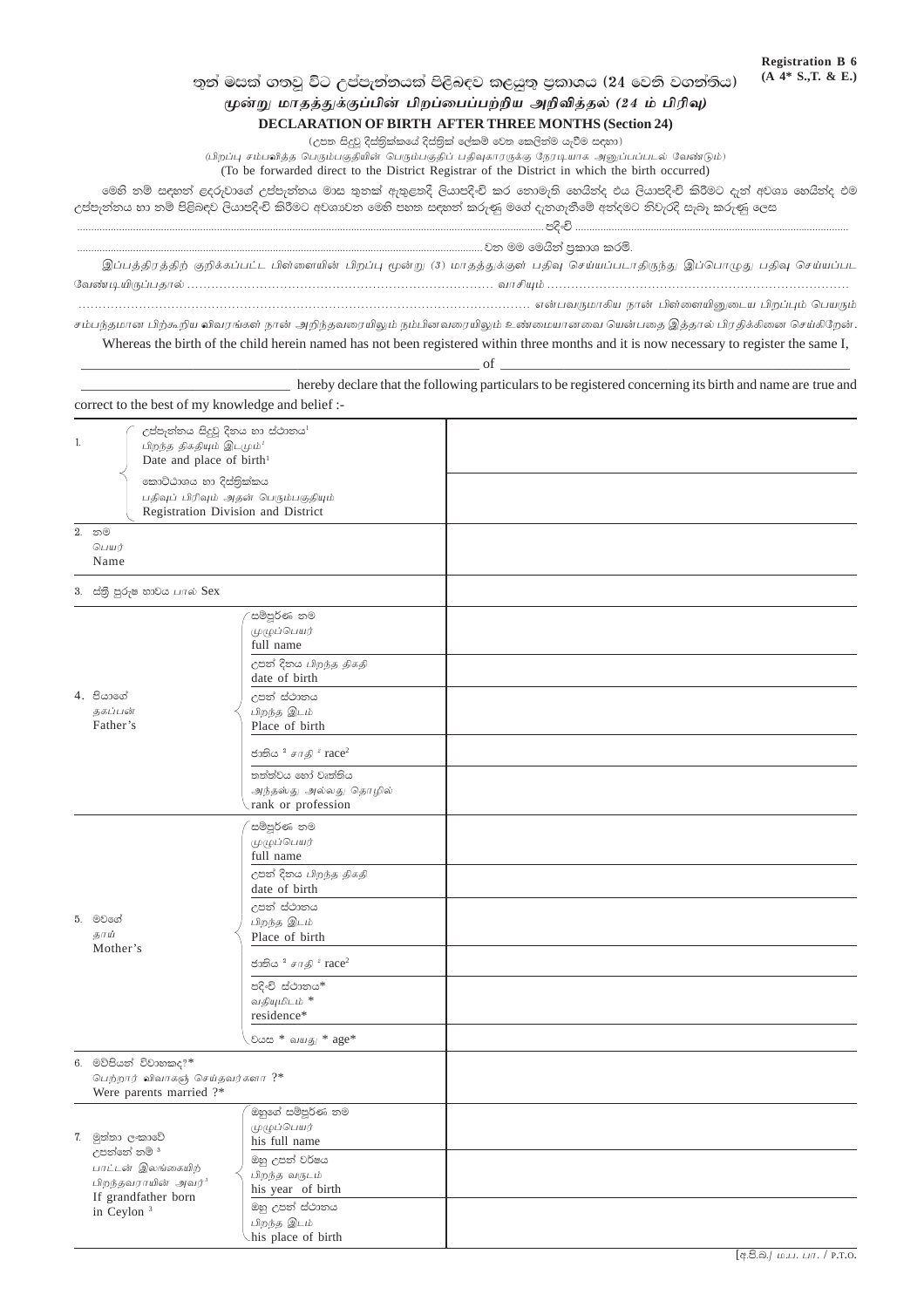| 8. | පියා ලංකාවේ තොඉපිද මීමුත්තා ලංකාවේ උපත්තේ නම්<br>මීමුත්තාගේ <sup>3</sup><br>தகப்பன் இலங்கையில் பிறக்காமல் பூட்டன் இலங்கை<br>யில் பிறந்தால் <u>ப</u> ுட்டன் <sup>3</sup><br>If the father was not born in Ceylon, and if great<br>grandfather born in Ceylon the great grandfather's <sup>3</sup>                                                                          | සමීපුර්ණ නම<br>முழுப்பெயர்<br>full name<br>උපත් වර්ෂය<br>பிறந்த வருடம்<br>year of birth<br>උපත් ස්ථානය<br>பிறந்த இடம்<br>place of birth |                               |  |
|----|---------------------------------------------------------------------------------------------------------------------------------------------------------------------------------------------------------------------------------------------------------------------------------------------------------------------------------------------------------------------------|-----------------------------------------------------------------------------------------------------------------------------------------|-------------------------------|--|
|    | 9. පුකාශකයාගේ සම්පූර්ණ නම පදිංචි ස්ථානය සහ කවරෙකු වශයෙන් ආරංචි<br>සපයන්නේ ද යන්න<br>பிரதிக்கினை செய்பவரின் முழுப் பெயர், வதியுமிடம், என்ன முறையில்<br>தகவல் கொடுக்கிறார்<br>Declarant's full name and residence, and in what capacity he<br>gives information                                                                                                             |                                                                                                                                         |                               |  |
|    | 10. උප්පැන්නය අවජාතක දරුවෙක් සම්බන්ධවූ කලෙක තොරතුරු ලේඛනයේ<br>ඇතුළත්කර ගැනීමට උවමනා නම් මව්පියන්ගේ අත්සන් <sup>4</sup><br>சோரப்பிள்ளையாயின் தகப்பனின் விவரங்களைப் பதிவுப்புத்த<br>கத்தில் எழுதவேண்டுமென்றால் பெற்றாரின் கையொப்பம் <sup>4</sup><br>Parents' signatures in the case of illegimate child if the<br>father's particulars are to be entered in the registrar 4 |                                                                                                                                         | පියාගේ<br>தகப்பன்<br>Father's |  |
|    |                                                                                                                                                                                                                                                                                                                                                                           |                                                                                                                                         | මවගේ<br>தாய்<br>Mother's      |  |

දැනුම් දෙන්නා. *தகவலாளர்.* Informant.

නිසි මුද්දරය<sup>5</sup> ஏற்ற முத்திரை\* Appropriate stamp<sup>5</sup>

පුකාශය කළ අය මුද්දරය උඩ කෙටි අත්සන සහ දාතමත් යෙදිය යුතුයි. .<br>பிரதிக்கினை செய்பவரால் சுருக்கொப்பமும் திகதியுமிடப்பட வேண்டும். To be initialled and dated by Declarant.

සහකාර රෙජිස්ටුාර් ජනරාල්/ අතිරේක දිස්තිුක් ලේකම්/ සාම විනිසුරු තැතහොත් දිවුරුම් කොමසාරිස් 'ි. உதவி பதிவாளர் தலைமை அதிபதி/மேலதிக .<br>பெரும்பகுதிப் பதிவுகாரர்/சமாதான நீதவான் அல்லது சத்திய அதிகாரி  $^{\rm 6}$ Assistant Registrar-General/Additional District Registrar/Justice of the Peace or Commissioner for Oaths<sup>6</sup>.

## ආගාව கட்டளை order

| The Registrar of Births of <i>manufacture compare in the compare alwission</i> in the <i>manufacture compare in the compare in the compare in the compare in the compare in the compare in the compare in the compare in the compare </i> |                                                                                                  |
|-------------------------------------------------------------------------------------------------------------------------------------------------------------------------------------------------------------------------------------------|--------------------------------------------------------------------------------------------------|
| is hereby ordered to register the birth of which particulars are given in this declaration.                                                                                                                                               |                                                                                                  |
|                                                                                                                                                                                                                                           |                                                                                                  |
| දිස්තික් ලේකම්/රෙජිස්ටුාර් ජනරාල් කායහිලය                                                                                                                                                                                                 |                                                                                                  |
|                                                                                                                                                                                                                                           |                                                                                                  |
|                                                                                                                                                                                                                                           | අතිරේක දිස්තික් ලේකම්/රෙජිස්ටාර් ජනරාල්.<br>மேலதிக பெரும்பகுதிப் பதிவுகாரர் பதிவு காரியகர்த்தர். |
| District Registrar's Office/Registrar-General's Office                                                                                                                                                                                    | AddI. District Registrar/Registrar-General.                                                      |
|                                                                                                                                                                                                                                           |                                                                                                  |
| -සටහතෙහි අංකය හා දිනය (ලේකම් විසින් පිරවිය යුතුය.)<br>(பதிவுகாரர் நிரப்புவது) பதிவு இலக்கமும் பதிவுசெய்யும் திகதியும்<br>No. and date of the registration (to be filled in by the Registrar)                                              |                                                                                                  |